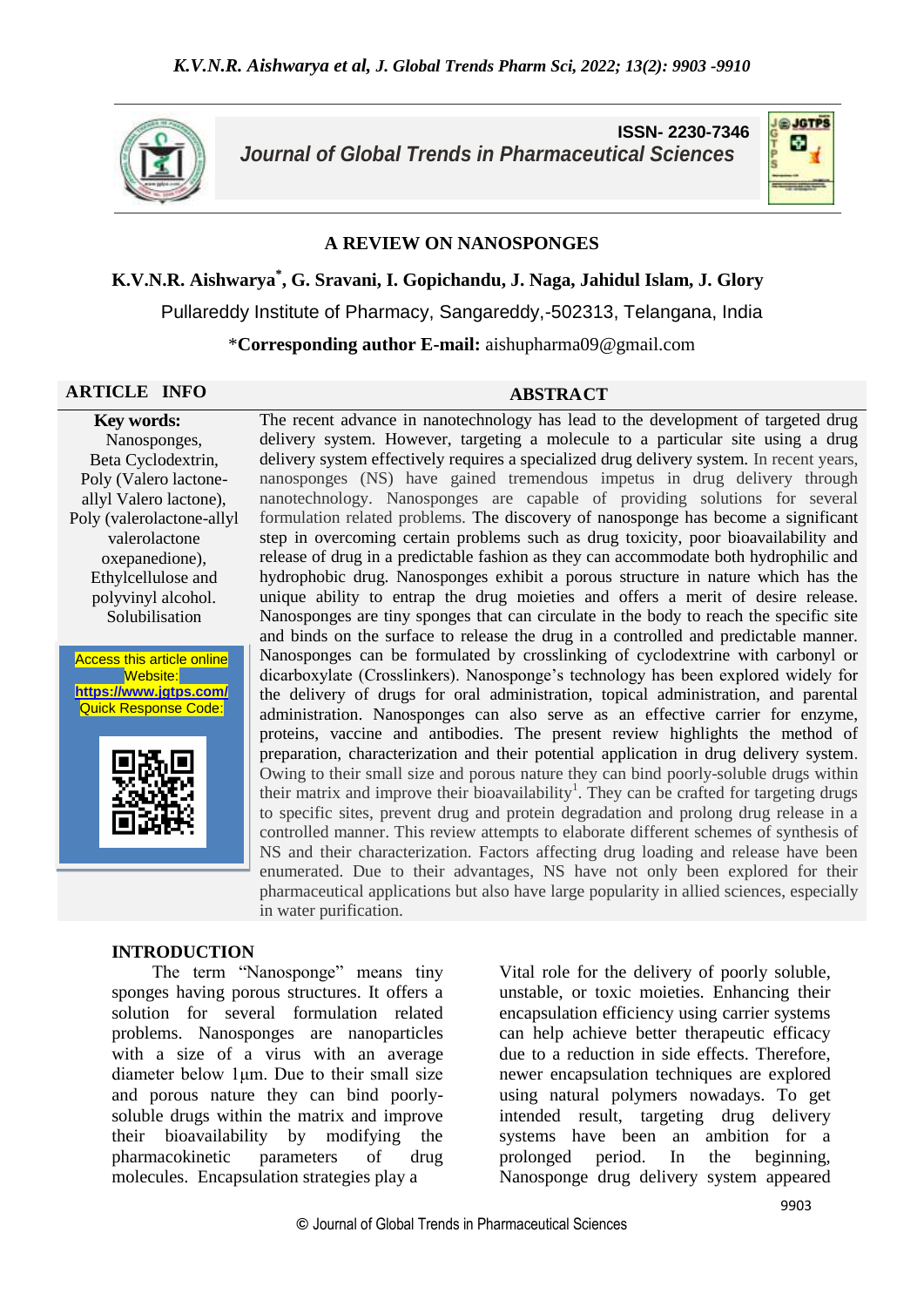only as a topical delivery system, but in the 21st century, Nanosponges can be administered by oral as well as intravenous route .Nanosponge is a modern category of material and is made up of tiny particles with a narrow cavity of few nanometers. These narrow cavities can be filled with various types of substances. These tiny particles are having a capability due to which it is able to carry both hydrophilic and lipophilic drug substance and can increase the stability of poorly water-soluble drug substance or molecules. The nanosponges are a threedimensional scaffold (backbone) or network of polyester that are capable of degrading naturally. These polyesters are mixed with a crosslinker in a solution to form Nanosponges<sup>2</sup>. Here, the polyester is generally biodegradable, so it breaks down in the body moderately. Once the scaffold of nanosponges breaks down it releases the drug molecules which is loaded, in a derogatory fashion.The targeted drug delivery is the major challenge being faced by the researchers 6 The targeted drug delivery technology has certainly a new interest for drugs by providing them new life through their therapeutic targets in cancer treatment. Administration of drug by target oriented in cancer treatment that improves therapeutic efficacy, reduction in side effect and optimized dosing regimen will be the leading trends in the area of therapeutics. In targeted drug delivery, selective and effective localization of pharmacologically active moiety at a pre identified target in therapeutic concentration and restricting access to the non-target normal cellular lining and thus decreases toxic effects and increases the therapeutic index of the anti-cancer drug. Nanosponges are a new class of materials andmade of microscopic particles with few nanometers wide cavities, in which a large variety of substances can be encapsulated. These particles are capable of carrying both lipophilic and hydrophilic substances and of improving the solubility of poorly water soluble molecules . Nanosponges are tiny mesh-like structures that may revolutionise the treatment of many diseases and early trials suggest this technology is up to five times more effective at delivering drugs for breast cancer than conventional methods

#### **Advantages of Nanosponges**

- Increase aqueous solubility of the poorly water-soluble drug.
- Nanosponges can release the drug molecules in a predictable fashion.
- Because of their tiny pore size (0.25 µm), bacteria cannot penetrate the nanosponges and they act like a selfsterilizer.
- Nanosponges drug delivery system are non-irritating, non-mutagenic and non-toxic.
- Nanosponges help to remove the toxic and venom substance from the body.
- Nanosponges drug delivery system minimize side effect.
- Increase formulation stability and enhance the flexibility of the formulation.
- Reduce dosing frequency.
- Better patient compliance.
- Nanosponges complexes are stable over wide range of pH (i.e. 1-11) and a temperature of 130 °C.

#### **Disadvantages of Nanosponges**

• Nanosponges have the capacity of encapsulating small molecules, not suitable for larger molecules.

#### Dose dumping may occur at times.

# **METHODS OF PREPARATION**

#### **Solvent method**

Using solvent method<sup>3</sup>, Nano sponges are prepared by mixing polar aprotic solvents like Dimethyl sulfoxide (DMSO), Dimethylformamide (DMF) with the polymer. A crosslinker is then added to this mixture in the ratio of 1:4. The above reaction should be proceeded at temperature 10˚C to reflux the temperature of the solvent for the time ranging from 1 to 48 h. Once the reaction has completed, the solution is cooled down at room temperature and then obtained a product is added to bi-distilled water. The product is recovered by filtering the product under vacuum and refining by soxhlet extraction with ethanol followed by drying.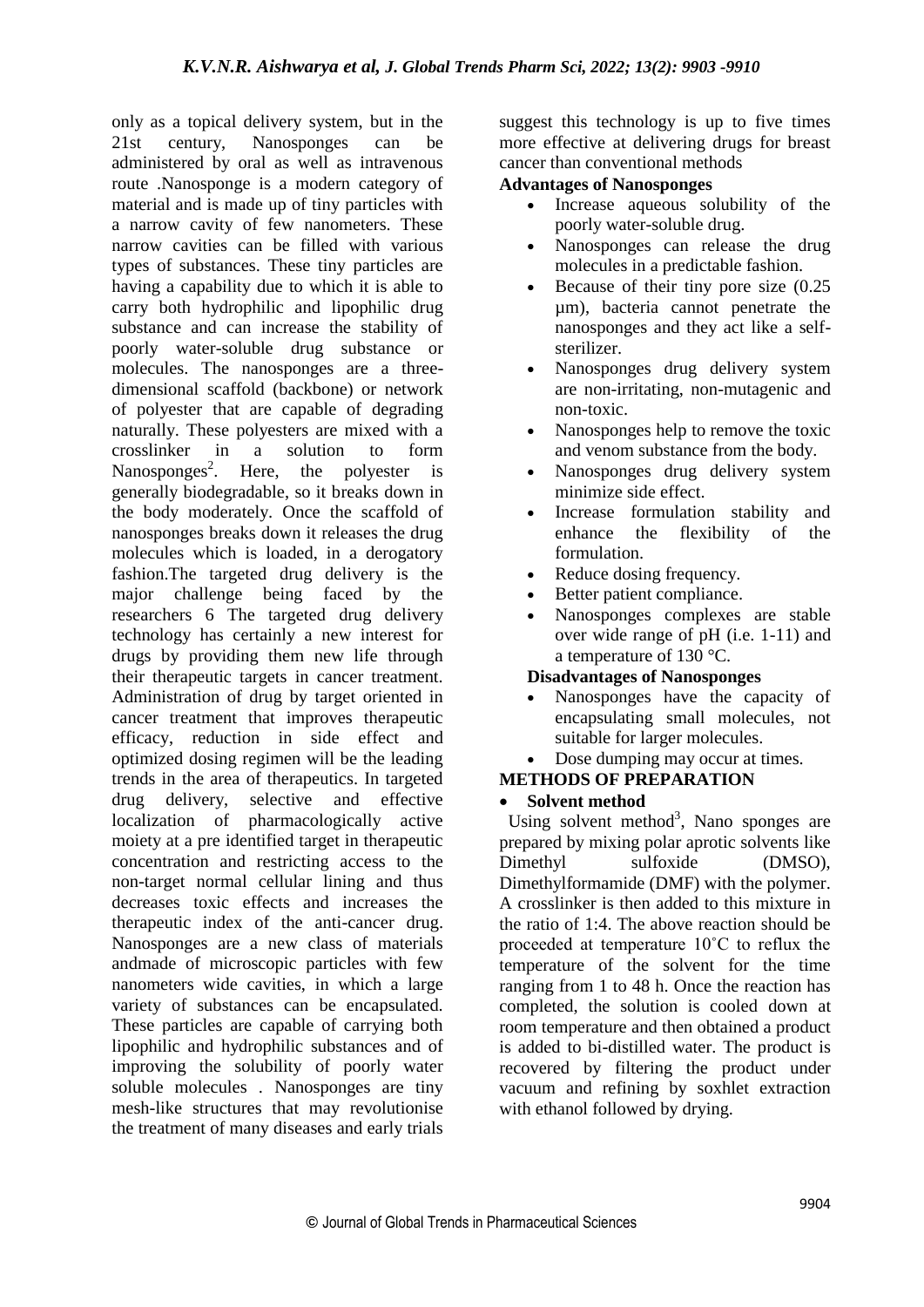| Copolymer                                            | Crosslinker                                                                                                                                                                                                                   |
|------------------------------------------------------|-------------------------------------------------------------------------------------------------------------------------------------------------------------------------------------------------------------------------------|
| Ethyl cellulose (EC).<br>polyvinyl alcohol<br>(PVA), | Di-phenyl Carbonate (DPC), diarylcarbonate, diisocyanates,<br>pyromelliticanhydride, carbonyl diimidazole, 22-bis (acrylamide) acidic<br>acid and dichloromethane. [8, 9]<br>1980년 11월 12일 만간 원 경제방 7 : 동생이 2010년 100 : 삼 년 1 |
|                                                      |                                                                                                                                                                                                                               |

#### Table 1: Materials used in the preparation of nanosponges

#### **Ultra-sound assisted synthesis**

Polymers<sup>4</sup> are made to react with crosslinkers in a flask without the solvent. The flask is placed in an ultrasound bath which is filled with water and heated up to 90˚C and the mixture is sonicated for 5 h. Then the mixture is cooled down to room temperature and then the product is broken into rough pieces. At last, the non-reacting polymer is removed by washing the product with water and refining is done using soxhlet apparatus (ethanol) to obtain nanosponges .

#### **Quasi emulsion solvent diffusion technique<sup>5</sup>**

 The dispersed phase containing polymer (eudragit RS 100) and drug were dissolved in appropriate concentration of cross-linkers( dichloromethane) and which was slowly added to a definite amount of stabilizers (polyvinyl alcohol) of aqueous continuous phase. The reaction mixture was stirred at 1000 rpm for 2 hrs. The nanosponges formed were collected by filtration and dried in oven at  $40^{\circ}$ c for 24 hrs. The dried NSGs were store up in vacuum desiccators to make sure the deletion of residual solvent.

#### **Emulsion solvent diffusion method**

 In this method, different proportion or amount of ethyl cellulose and polyvinyl alcohol are used to prepare nanosponges<sup> $6$ </sup>. Two phases are used in this method–dispersed and continuous. The dispersed phase consists of ethyl cellulose and the drug, which is then dissolved in 20 ml of dichloromethane and some amount of polyvinyl alcohol (PVA) is added to 150 ml of the continuous phase (aqueous). Then, the mixture is stirred at the speed of 1000 rpm for about 2 h. The product i.e. the nanosponges are collected by filtration. Finally, the product is dried in an oven at a temperature of 400˚C.

#### **POLYMERS USED IN NANOSPONGES PREPARATION:**

- There are various polymers and cross linkers are used in the preparation of nanosponges.
- Polymers<sup>7</sup>: : Hyper cross linked Polystyrenes, Cyclodextrines and its derivatives
- like Alkyloxycarbonyl Cyclodextrins, Methyl β-Cyclodextrin, Hydroxy Propyl β-Cyclodextrins.
- Copolymers: Poly(valerolactoneally lvalerolactone), Poly(valerolacto neallylvalero -lactone oxepanedione), Ethyl Cellulose, Poly vinyl alcohol.
- Cross linker: Carbonyl diimidazoles, Carboxylic acid dianhydrides, Diarylcarbonates, Dichloromethane, Diisocyanates, Diphenyl Carbonate, Epichloridine, Gluteraldehyde, Pyromellitic anhydride, 2,2-bis (acrylamido)Acetic acid.

# **Examples of synthetic polymers<sup>8</sup> :-**

- Polycarbonate, Polyacrylonitrile, polycaprolactone.diol, poly d-lactic acid,
- polydimethylsiloxane, poly dimethyl siloxane, polydioxane, polyethylene, polyethere, ether
- ketone, poly ethylene glycol, poly ethylene oxide, polyether sulfone , polyethylene
- terephthalate, poly glycolic acid, poly hydroxyethyl methacrylate, poly lactic-co glycolic acid,
- poly lactic acid, ethylene hexane di carboxylate, ethylene vinyl alcohol, poly methyl
- methacrylate, poly methyl pentene, poly propylene, poly sulfone, poly tetrafluoroethylene, poly
- vinyl alcohol, poly vinyl chloride, poly styrene, polymethylmethacrylate, poly ether ketone,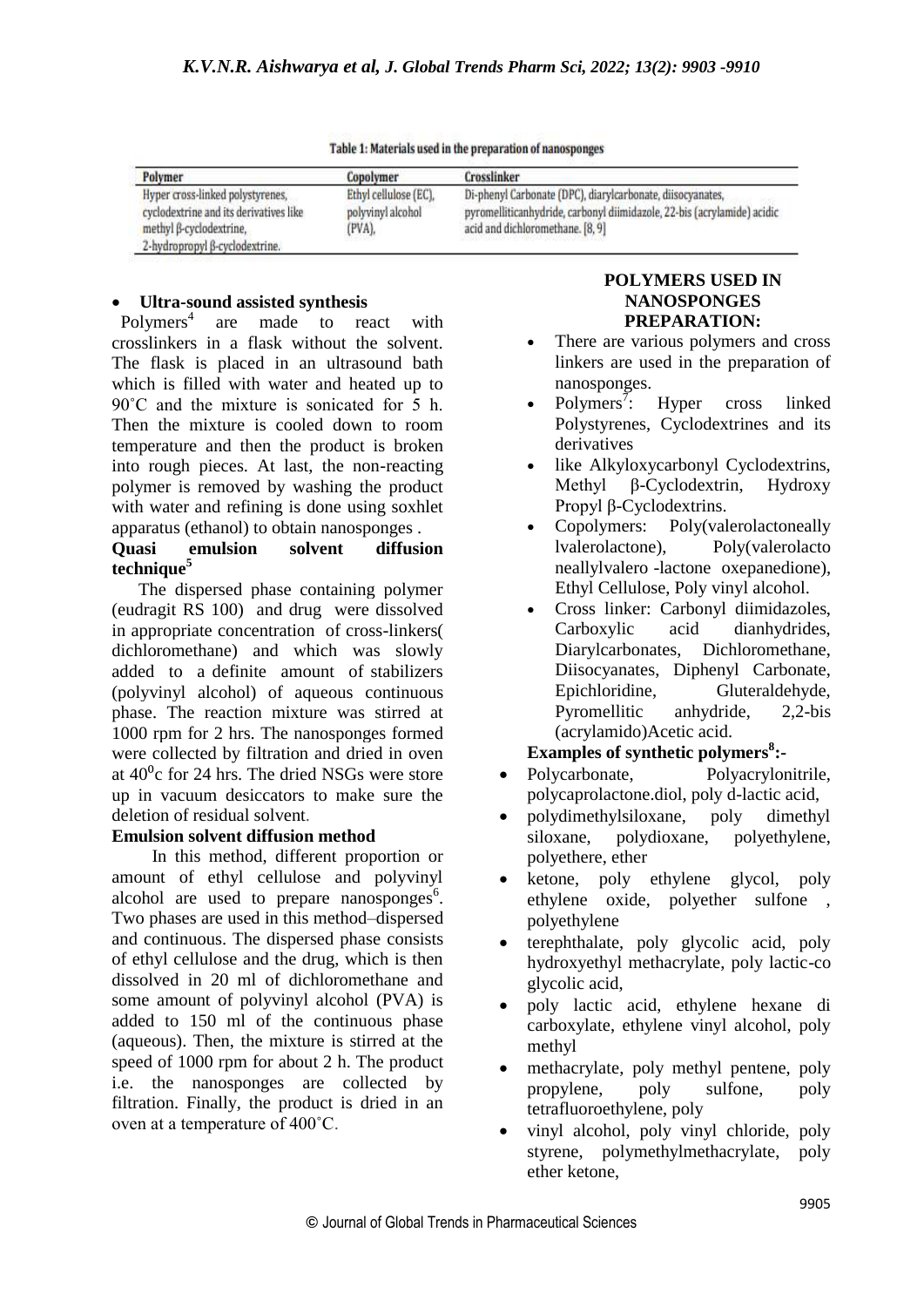- poly esters, poly ethers, Docetaxel, poly urethanes poly styrene-b-isobutylene-bstyrene, poly
- vinyliden fluoride , vinyl pyrrolidine, , Butyryl-trihexyl-citrate, cyclohexanedicarboxylate. **Examples of natural polymers<sup>9</sup> :-**
- Natural polymers occur in nature and can be extracted. They are often water-based. Examples of naturally occurring polymers are **silk, wool, DNA, cellulose and proteins**. In our previous section on network polymers, we mentioned vulcanized rubber and pectin.

 Naturally occurring polymers such as **cotton, starch, and rubber** were familiar materials for years before synthetic polymers such as polyethene and perspex appeared on the market. Many commercially important polymers are synthesized by chemical modification of naturally occurring polymers. **Loading of drug into Nanosponges<sup>10</sup>:** 

To obtain the particle size less than 500 nm, nanosponges should be pre-treated. To obtain this range, the nanosponges are dissolved or suspended in water. The suspended nanosponges are sonicated vigorously to prevent the accumulation. The suspension is centrifuged to produce a colloidal fraction. The supernatant is separated and the sample is dried using a freeze dryer. An aqueous suspension of nanosponges is prepared. An excess amount of drug is added to the suspension and continuously stirred for the certain period of time for the complexation to occur. After the complexation has taken place, the uncomplexed drug is separated from the complexed drug by using centrifugation. The solid crystals of the nanosponges are obtained by using a freeze dryer or by evaporating the solvent. This Solid Crystal structure of nanosponges has a crucial rule in complexation of the drug. The drug loading capacities of paracrystalline nanosponges is lesser when compared to crystalline nanosponges. The drug loading takes place as a mechanical mixture in weakly crystalline nanosponges.

**Mechanism of drug release from Nanosponges:** Since the nanosponges have an open structure<sup>11</sup> (in the surrounding of nanosponges they do not have any continuous membrane), the active substance is added to the vehicle in an encapsulated form. The encapsulated active substance is able to move freely from the particles into the vehicle until the vehicle gets saturated and the equilibrium is obtained. As soon as the product is applied on to the skin, the vehicle containing the active ingredient gets unsaturated causing a disturbance in the equilibrium. Thus, the flow of active substances from nanosponge particles into vehicles starts to epidermis until the vehicle is either absorbed or dried. Even after the retention of the nanosponge particles on the surface of skin i.e. the stratum corneum, the release of active substance continues to skin for a long period of time.

# **FACTORS INFLUENCING IN THE FORMULATION OF NANOSPONGES: Nature of polymer**

- The polymer used in the preparation of nanosponges can influence its formation and can also affect the preformulation.
- The size of the cavity of a nanosponge should be big enough to entrap a drug molecule of a particular size into it for complexation .

# **Drug<sup>12</sup>**

- To be complex with nanosponges, the drug molecules should have some specific characteristics as mentioned below
- The molecular weight of the drug molecule should be in range ranging from 100-400 Daltons.
- Structure of drug molecule should not consist of more than 5 condensed ring.
- The solubility of the drug in water should be less than 10 mg/ml
- The melting point of the drug should be less than  $250^0C$

#### **Temperature**

Changes in the temperature can affect the complexation of drug or nanosponges. Increasing the temperature generally decreases the extent of the stability constant

of the drug or the nanosponge complex which may be due to the reduction of interaction forces such as hydrophobic forces and Van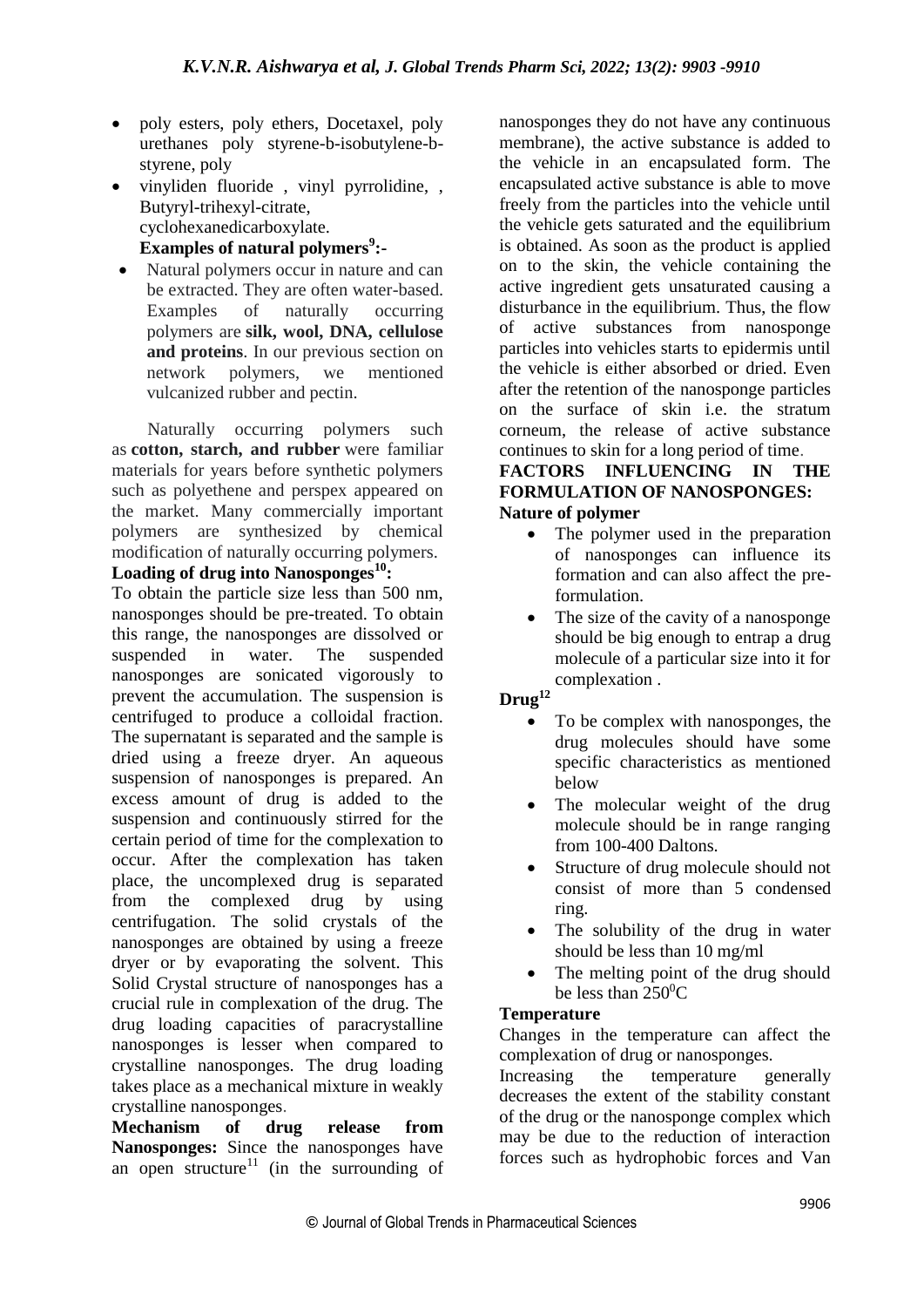der Waal forces of drug/nanosponges with an increase in the temperature

#### **Degree of substitution**

The number, position, and type of the substituent of the parent molecule can affect the ability of complexation of the nanosponges to a greater extent

# **EVALUATION OF LANSOPRAZOLE NANOSPONGES**

Solubility studies Inclusion complexes is a technique by which can determine the solubility and bioavailability of the drug. This technique is the most widely approached technique for analysis of the inclusion complexes of nanosponges. Degree of completion can be known by the plot of phase solubility. Solubility studies are conducted to access the pH of the drug, solubilization outline and to evaluate the factors affecting drug solubility.

# **Drug-Excipient compatibility:**

FTIR was used to check drug excipient compatibility

#### **Microscopic study<sup>13</sup>:**

Microscopic studies of nanosponges/drug can be conducted by using scanning electron microscope and transmission electron microscope. Inclusion complex formation is indicated by the difference in the crystallization state and the product seen under an electron microscope

#### **Entrapment Efficiency<sup>14</sup>:**

Entrapment efficiency (Ee) was determined by taking a weighed quantity of nanosponges (25mg) in a 25 mlvolumetricflask, sufficient quantity of fluid was added to make volume 25ml. The suspension was shaken vigorously and then expose for centrifugation at10,000X gm for1hr.The supernatant of formulation after centrifugation were taken as such without further processing and filtered through 0.45μm filter, and determined by using UV/VISspectrophotometer atsuitable wavelength .

Entrapment efficiency  $=$  Amount of entrapped drug/ Amount of used drug \* 100

#### **Zeta potential determination<sup>15</sup>:**

Zeta potential can be defined as the difference of potential between two layers (dispersion medium and immobile layer) of fluid locked up with dispersed particles. Zeta potential is the major key indicator for the stability of the colloidal dispersion. By adding extra electrode on particle size equipment or zeta seizer, the zeta potential can be measured. Higher the value of zeta potential of a colloidal dispersion more is its stability

# **Thermodynamical method<sup>16</sup>:**

If any changes occur in drug molecules or particles undergoes some changes earlier then the thermal degradation of nanosponges it can be determined by the thermo-chemical method. The changes of drug particles can be melting, evaporation, oxidation and decomposition and polymeric changes. The changes in the drug molecules indicate the formation of a good complex. Particle size and polydispersity Particles size is determined by the process of dynamic light scattering using 90Plus particle size determining software. Dynamic light scattering (DLS) is defined as a technique used to find out the size distribution profile of nanoparticles. At last, the final diameter of the particles and poly-dispersity index (PDI) can be found. Thin layer chromatography (TLC) TLC can be defined as a technique which can be used to separate the non-volatile or evaporative mixture. In this technique, if the Rf value of a particular drug molecule is of an acceptable range then it is helpful in recognizing the formation of a complex between drug and nanosponges. Infrared spectroscopy The interaction between nanosponges and the drug in the solid state can be determined by using infrared spectroscopy. Nanosponge bands can slightly change during formation of complexes. Few guest molecules attached in the complexes which are less than 25%, the drug spectrum can be easily masked by the spectrum of nanosponges. The technique is not appropriate to identify the inclusion complex over the other methods. Loading efficiency The loading efficiency of a nanosponge particle can be determined by the estimation of drug loaded into the nanosponge using UV spectrophotometer and highperformance liquid chromatography method for the nanosponges. The loading efficiency of nanosponges can be calculated by using the following equation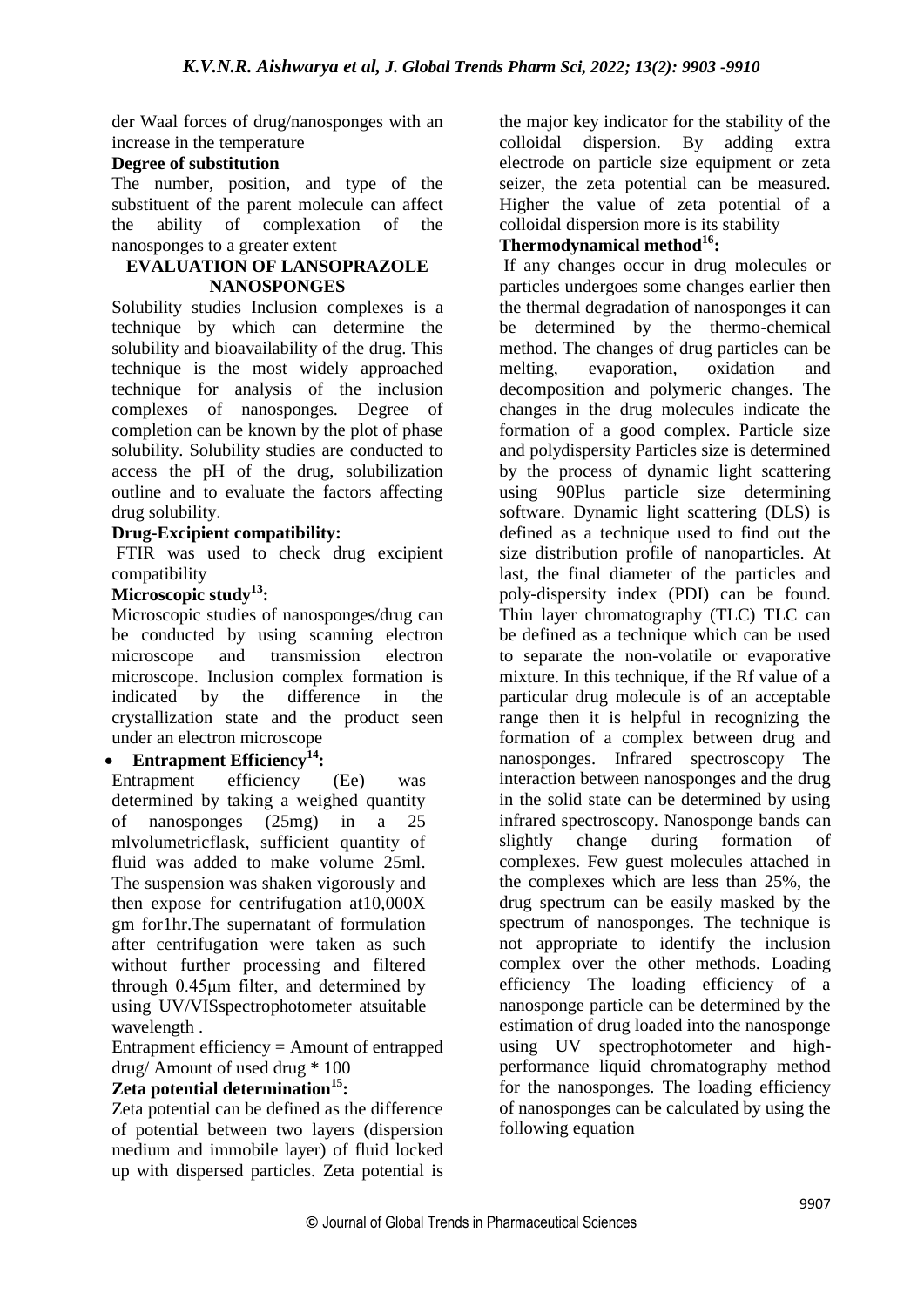LE =  $\frac{\text{Actual drug content in nanosophes}}{X\,100}$ Theoretical drug content

# **Estimation of Drug Content in the Nanosponges:**

 Nanosponges (50 mg) were taken in a dry mortar, finely powdered and mixed thouroughly. Powder equivalent to 20mg was taken into a 50 ml conical flask ad extracted repeatedly with methanol and the extracts were collected into 100 ml volumetric flask and made up to volume with methanol. The solution was suitably diluted with distilled water and assayed for at specified wavelength.

# **Reproducibility**

 One formulation each of nansoponges was prepared six times and studied to validate the reproducibility of formulation. The statistical analysis was avoided, as the results were reproducible each time

# **Drug Release Study:**

 Drug release from the nanoponges prepared was studied employing dissolution test apparatus using paddle stirrer at specific rpm and at a temperature of  $37^{\circ}C \pm 1^{\circ}C$  using 900 ml of dissolution fluid respectively. Nanopsonges (100 mg) were used in each test. Samples of dissolution fluid (5 ml) were withdrawn through a filter at different time intervals and assayed at specified wavelength. The sample of dissolution fluid withdrawn at each time was replaced with fresh drug free dissolution fluid and a suitable correction was made for the amount of drug present in the samples withdrawn. Each dissolution experiment was run in triplicate  $(n=3)$ .

#### **Analysis of Drug Release Data:**

 Drug release data were analyzed as per zero order, first order, Higuchi and Korsmeyer-Peppas kinetic equation models to assess the release kinetics and mechanism**.**

#### **Application of nanosponges:**

Nanosponges have a wide range of application in the pharmaceutical field, because of its biocompatibility and versatility. In the pharmaceutical industry, nanosponges can be used as an excipient for the formulation of tablets, capsules, granules, pallets, suspensions, solid dispersions and topical dosage forms. Nanosponges can accommodate both lipophilic and hydrophilic drug molecules, basically, those drugs substances which belong to the biopharmaceutical classification system (BCS-class II) as well as the poorly watersoluble drug. Nanosponges for drug delivery Nanosponges can carry the water-insoluble drug because of their tiny porous structure. To increase the dissolution rate, solubility and permeability of drug nanosponges complexes play a major role. This is reported that βcyclodextrine based nanosponges are three or five times more effective to deliver the drug to the targeted site. Nanosponges are generally solid in nature and can be prepared for oral, parental, topical and inhalation dosage form. For the preparation of tablet, capsule i.e. oral administration the nanosponges complexes are dissolved in a suitable excipient like lubricants, diluents and anti-cracking<sup>17</sup> agent. Nanosponges have several properties that boost the product performance and elegance, controlled release, sustained release, decrease skin irritation, improve solubility and increase product flexibility.

# **Nanosponges for cancer<sup>18</sup> therapy**

Most challenging works nowadays in the pharmaceutical field is the delivery of anticancer drug because of their low solubility. In one article they claim that nanosponge's complex is three times more effective to reduce the growth of tumor then direct injection. The nanosponge's complex load with a drug and expose a targeting peptide that fastens tightly with a radiationinduced cell upper layer on the tumor receptor. When nanosponges confront the tumor cell they stuck on the surface of tumor cell and start to release the drug molecules. The advantage of targeting drug delivery is to get a more effective therapeutic effect at the same dose and with minimized side effect .

#### **Nanosponges for delivery of protein**

To study the encapsulating capacity of βcyclodextrin-based nanosponges, bovine serum albumin (BSA) was used as a model protein. Protein solution<sup>19</sup> of bovine serum albumin (BSA) is not stable so they are stored in lyophilized form. Proteins can convert to denatured on lyophilization from its native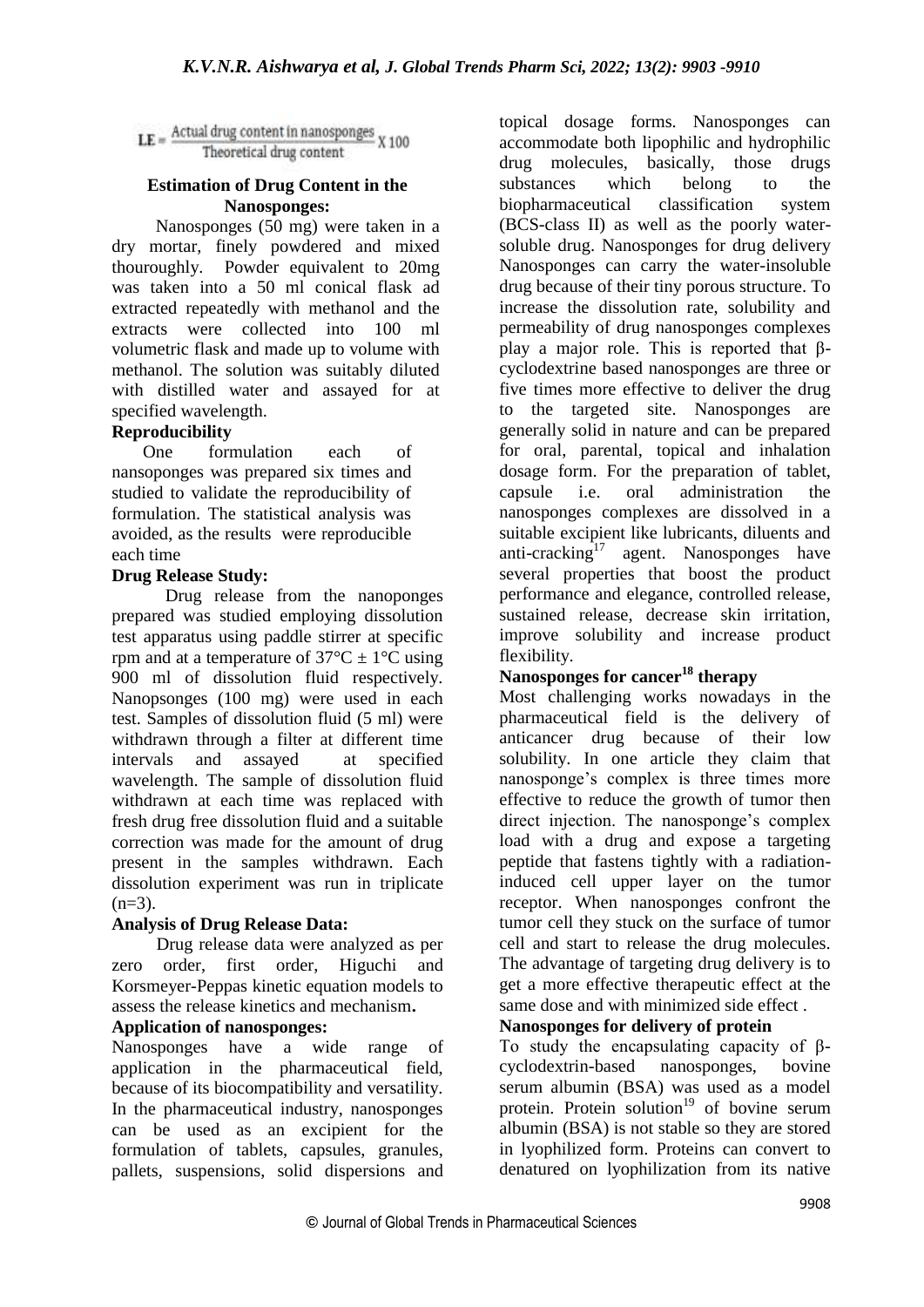structure. For the formulation and development of protein, the major drawback is that to maintain its native structure and long-term storage during and after processing. For delivery of the protein like Bovine serum albumin (BSA) with the cyclodextrine based, nanosponges can increase the stability of these proteins. Nanosponges have also been used for immobilization of enzyme, encapsulation of protein, for controlled delivery and stabilization.

**Role of nanosponges for treatment of fungal infections:** Fungal infections of the skin are one of the dangerous diseases in worldwide . Topical therapy is an attractive choice for the treatment of the coetaneous infections due to various advantages such as targeting of drugs to the direct site of infection and reduction of systemic side effects. Econazole nitrate  $(imidazole)^{20}$  is an antifungal or pharmaceutical fungicide used topically to cure athlete's foot, ringworm, tineapityriasis versicolor, jock itch and vaginal thrush. The available products of econazole nitrate present in the market are cream, ointment, lotion, and solution. Adsorption of econazole nitrate is not significant when it is applied to the skin and effective therapy; need a high concentration of active agents to be combined. For this reason, econazole nitrate nanosponges were fabricated by emulsion solvent method and these econazole nitrate nanosponges were loaded in a hydrogel as a topical delivery for sustained release of the drug . Itraconazole is also an antifungal drug comes under biopharmaceutical classification system class II and that has a dissolution rate limited and poor bioavailability. So the aim of this study was to increase the solubility of the itraconazole, so that can solve the bioavailability problem. In these nanosponges, if used β-cyclodextrine as cross-linked with carbonate bonds and loaded it with itraconazole than the solubility of itraconazole can be increased. As absorbent in treating poison in blood Nanosponges can remove the dangerous poisonous substance from our blood by absorbing the poison. Instead of using antidotes, if we incorporate nanosponges by injection into blood nanosponges can soak up the toxins. In the bloodstream, the nanosponge looks like a red blood cell, tricks toxins into attacking it, and then absorbs it. The number of toxin molecules each nanosponge can absorb depends on the toxin [26].

#### **CONCLUSIONS:**

 The nanosponges have the ability to include either lipophilic or hydrophilic drugs and release them in a controlled and predictable manner at the target site. By controlling the ratio of polymer to the crosslinker the particle size and release rate can be modulated. Nanosponges enable the insoluble drugs and protect the active moieties from physicochemical degradation and controlled release. Because of their small size and spherical shape nanosponges can be developed as different dosage forms like parenteral, aerosol, topical, tablets and capsules.

# **REFERENCES:**

- 1. Yadav GV, Panchory HP. Nanosponges–a boon to the targeted drug delivery system. J Drug Delivery Ther 2013;3:151-5.
- 2. Bolmal UB, Manvi FV, Rajkumar K, Palla SS, Paladugu A, Reddy KR. Recent advances in nanosponges as drug delivery system. Int J Pharm Sci Nanotechnol 2013;6:1934-44.
- 3. Shivani S, Poladi KK. Nanospongesnovel emerging drug delivery system: a review. Int J Pharm Sci Res 2015;6:529.
- 4. Thakre AR, Gholse YN, Kasliwal RH. Nanosponges: a novel approach of drug delivery system. J Med Pharm Allied Sci 2016;78:103-11.
- 5. Rita L, Amit T, Chandrashekhar G. Current trends in βcyclodextrin based drug delivery systems. Int J Res Ayurveda Pharm 2011;2:1520-6.
- 6. Trotta F, Cavalli R, Tumiatti W, Zerbinati O, Rogero C, Vallero R. Ultrasound-assisted synthesis of Cyclodextrin-based nanosponges. EP 1 786 841 B1; 2007.
- 7. David F. Nanosponge drug delivery system more effective than direct injection. www.physorg.com 01.06.2010, accessed on 20.12.2011.